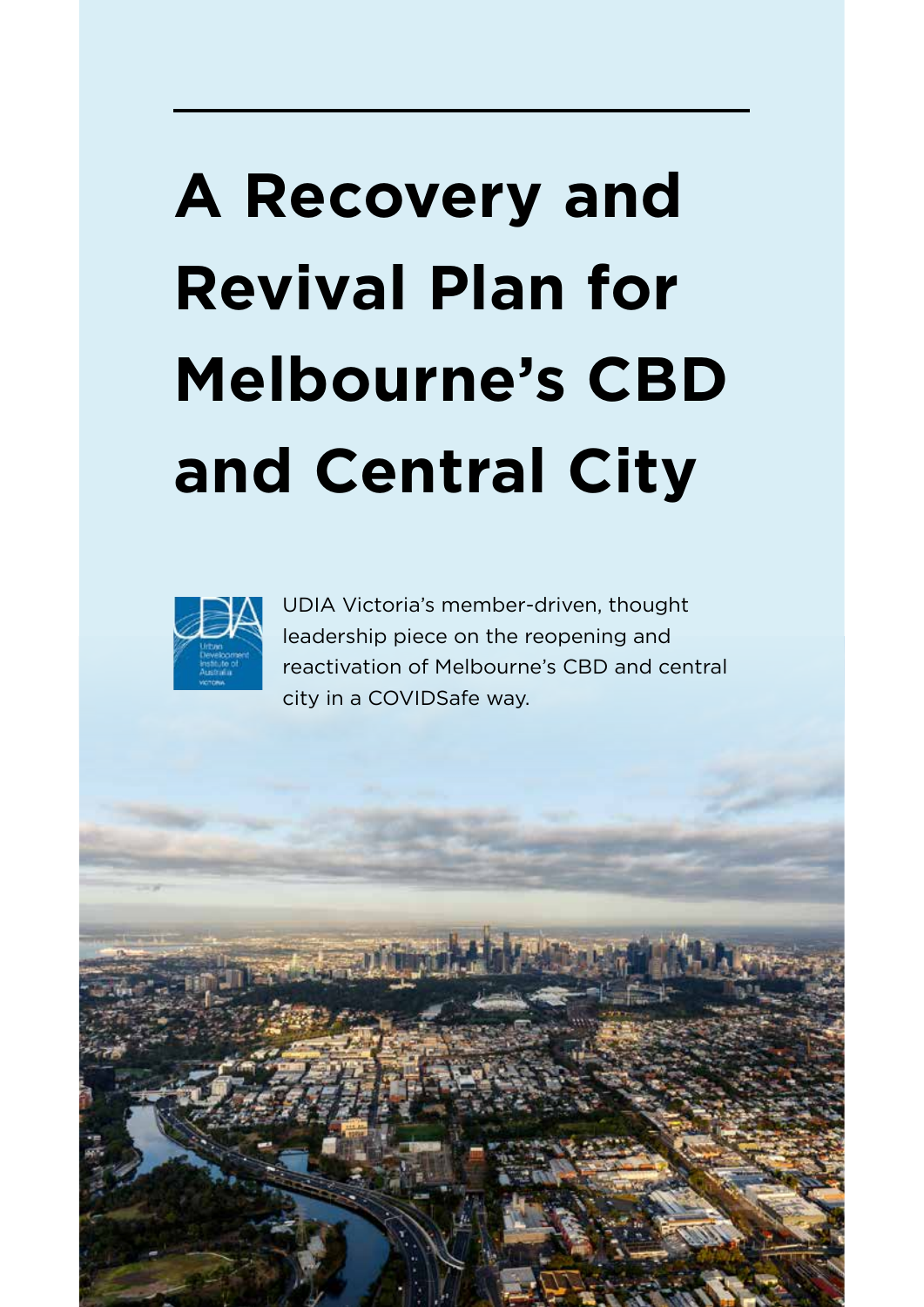#### **Table of Contents**





| Introduction from UDIA Victoria                                  | 02              |
|------------------------------------------------------------------|-----------------|
| Government actions so far                                        | 04              |
| Impact of coronavirus                                            | 05              |
| Recommendations                                                  | 08              |
| 1. Build confidence and trust                                    | 09              |
| 2. Increase transport capacity and safety                        | 10              |
| 3. Return to office-based working                                | 12 <sub>2</sub> |
| 4. Reopen borders to support short- and long-term<br>immigration | 14              |
| 5. Reinvent and leverage Melbourne's event calendar              | 15              |
| 6. Supercharge built form opportunities                          | 16              |
| Reviving Melbourne's CBD and central city                        | 17 <sup>2</sup> |
| Acknowledgements                                                 | 17              |
|                                                                  |                 |

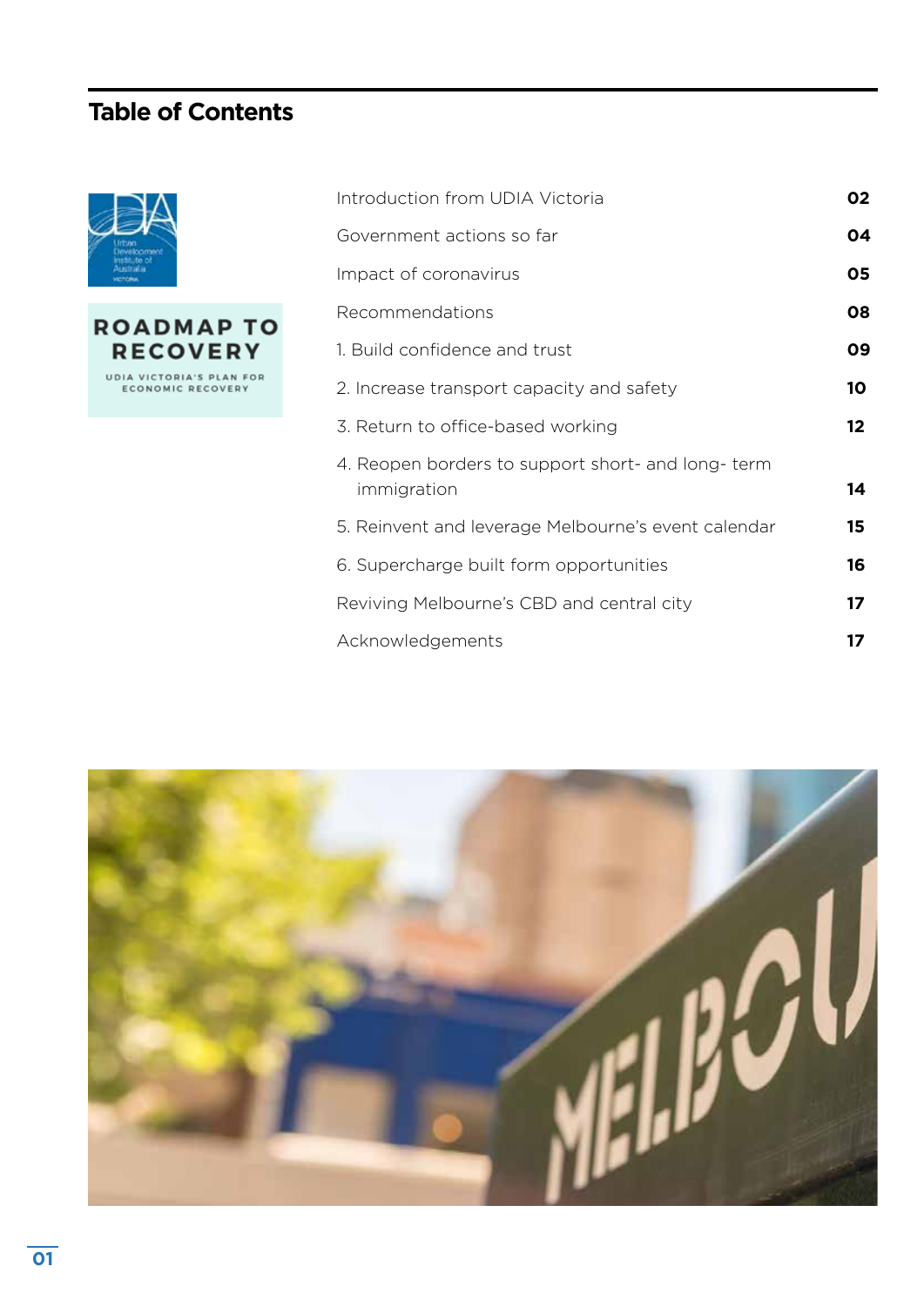#### **Introduction from UDIA Victoria**



**Ashley Williams**  President, UDIA Victoria; Founder and Managing Director, Evolve Development



**Danni Hunter**  Chief Executive Officer, UDIA Victoria

**The coronavirus pandemic has sharply disrupted how Victorians work, study, shop, socialise and play. The necessary measures to slow the spread of COVID-19 have had a disproportionate and devastating impact on Melbourne's CBD, central city and the city's economy. Melbourne's urban buzz has been put on hold, sharply reducing economic productivity, sociability and mobility.** 

Like many historical events that have gone before, the coronavirus pandemic constitutes an interruption to the evolution of our city and will undoubtedly be a watershed moment for Melbourne.

While we can be confident that the fundamentals of what make Melbourne such a successful global city will persist and will be at the core of our emergence from the pandemic, now is the time to plan for the city's future so that as restrictions start to ease, there are robust plans in place to support the reactivation of Melbourne's CBD and central city, and position the city for success going forward.

This is UDIA Victoria's visioning piece on what needs to happen to support the reactivation of the Melbourne CBD, city, and Victoria's return to economic glory.

UDIA Victoria recognises and commends the important work being done at all levels of Government, particularly by the Department of Jobs, Precincts and Regions, and the City of Melbourne, which is currently considering its COVID-19 Reactivation and Recovery Plan.

The recently announced \$100 million – funded by the Victorian Government and the City of Melbourne – to reactivate the city as we progress towards a COVID-safe reopening is testament to government's commitment to safely welcoming people back into our city.

As such, the intent of this work is to compliment the work currently being done.

This work also builds on the recommendations relating to planning and fiscal policy, and greenfield and infill development settings that were put forward in UDIA's Roadmap to Recovery (May 2020).

UDIA Victoria is full to the brim of well thought-through and actionable ideas for Melbourne's CBD and central city's future. Now is the time for good ideas and we are committed to working with policy makers and our city's leaders to find the best ideas to pursue.

We know that Victoria's recovery will need an economic plan for the state, a fulsome, wide ranging plan for economic recovery following COVID-19. But before the Roadmap to Recovery initiatives can start to take effect, we need to reawaken Melbourne's CBD and central city.

The recommendations put forward in this paper are primarily focused on short-term, tangible initiatives that can support people returning to our CBD as a matter of urgency. It is a member-led response that has been informed by a series of workshops with industry experts sitting on the...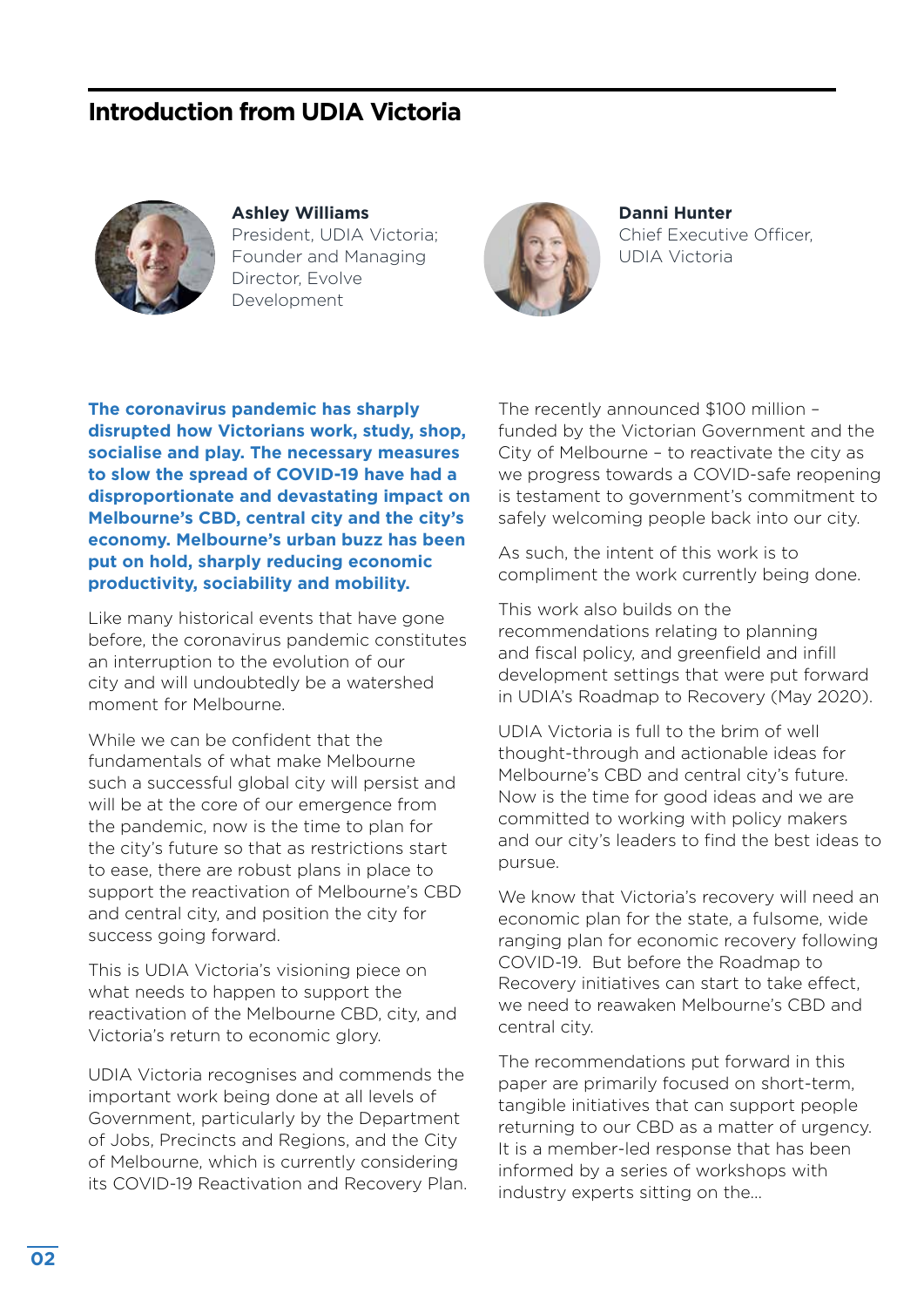... UDIA Victoria Board of Directors, Planning, Urban Renewal and Built Form, and Tax and Finance Committees. These were working sessions in which we did not profess to have all the answers, rather encouraged lateral thinking and to cast a broad net of possible ideas for collective action.

The work has also been informed by the key role UDIA Victoria plays in formal public policy development, such as our position as a member of the Victorian Government's Building Victoria's Recovery Taskforce Steering Committee and the City of Melbourne's Economic Recovery Advisory Board along with key businesses leaders, academic institutions and industry associations.

What we've come up with is a set of actionable ideas, to be taken and implemented by government and industry leaders.

We look forward to continuing to play a lead role in this process with other industry and government leaders.

#### **About UDIA Victoria**

The Victorian Division of the Urban Development Institute of Australia (UDIA Victoria) is a non-profit advocacy, research and educational organisation supported by a membership of land use and property development organisations across the private sector and Victoria's public service.

We are committed to working with both industry and Government to deliver housing, infrastructure and liveable communities for all Victorians.

On behalf of UDIA Victoria's Board and team members, we acknowledge the important and tireless efforts of our Committee members in UDIA Victoria's advocacy.

We have worked diligently with our members to advise Government throughout the COVID-19 pandemic. The COVID-19 Action Plan for Government and Industry (March 2020) in conjunction with the Roadmap to Recovery (May 2020) has guided our work throughout the crisis and remains relevant and useful today.

We have continued to support and assist our members throughout with a COVID-19 Pandemic Management Toolkit and a range of important resources, information and updates, all of which can be found on our website: www.udiavic.com.au

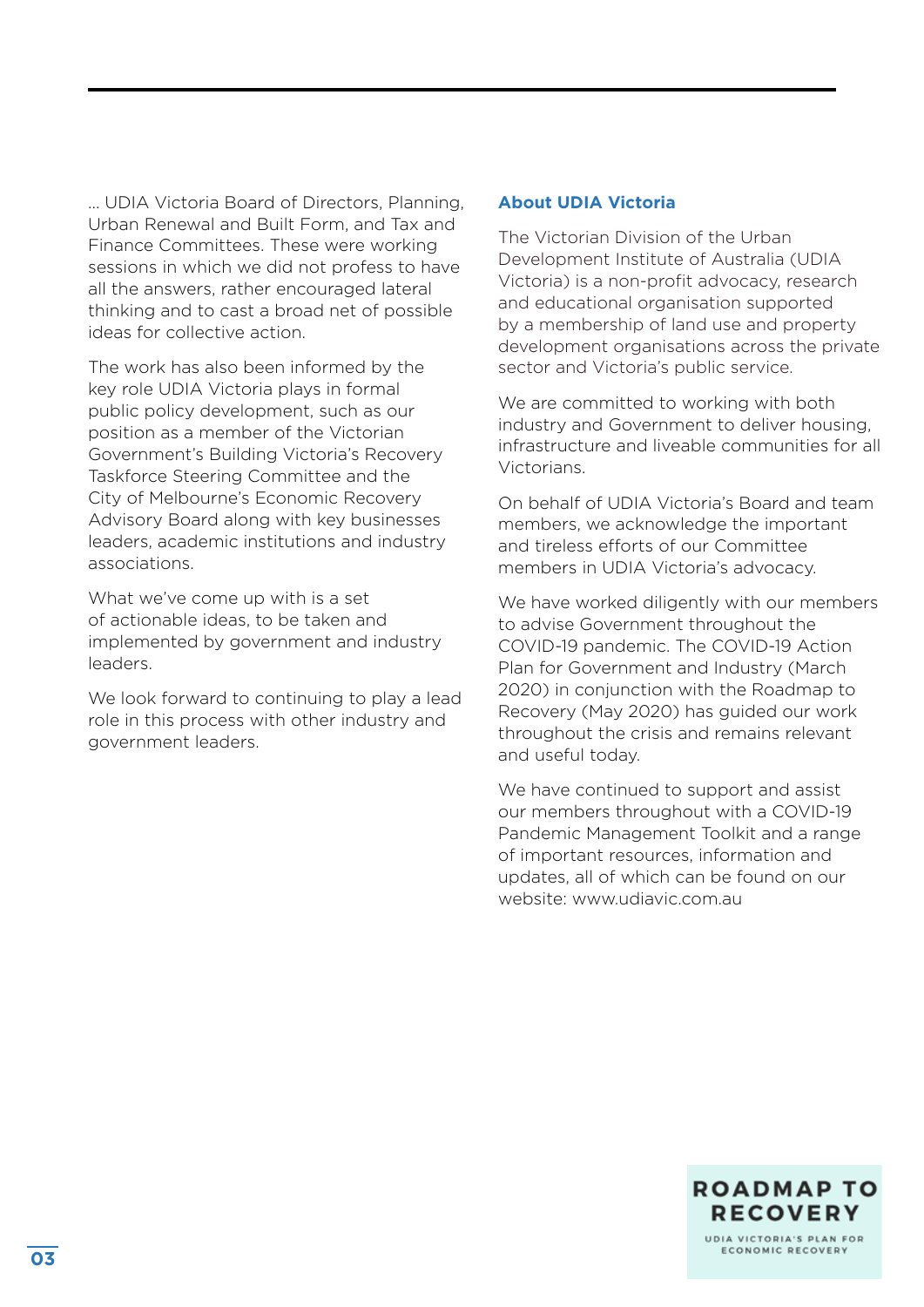#### **Government Actions So Far**



Since March 2020, the Federal and Victorian Governments have taken various steps and enacted a range of policies to slow the spread of coronavirus. As a consequence of this, the Melbourne CBD has experienced significantly reduced levels of activation to what is now a record low under Stage 4 restrictions.

The Victorian Government response to date has been centred around the management of the health and economic crisis that has been brought on by COVID-19. UDIA Victoria welcomed the Government's decision to keep the industry open as an Essential Service, and to secure a pipeline of shovelready projects through the new Building Victoria's Recovery Taskforce.

We commend the collaborative action taken by Government and industry to keep the construction industry open and operating throughout the pandemic

– a clear reflection of the significant contribution of the sector to the State's economy. The industry has effectively implemented physical distancing and hygiene measures to protect the health, safety and wellbeing of workers – a testament to the tireless efforts of the industry bodies, unions, private sector and Government.

The decision to keep the pilot light on for the industry during Stage 4 restrictions was a positive outcome that appropriately recognised the building, construction and development industry's diligent management and minimisation of COVID-19 on worksites. Notwithstanding, it has had extensive impacts on the productivity and viability of the sector. It is imperative that we reignite the industry as soon as possible by removing the workforce restrictions to construction sites as a matter of urgency.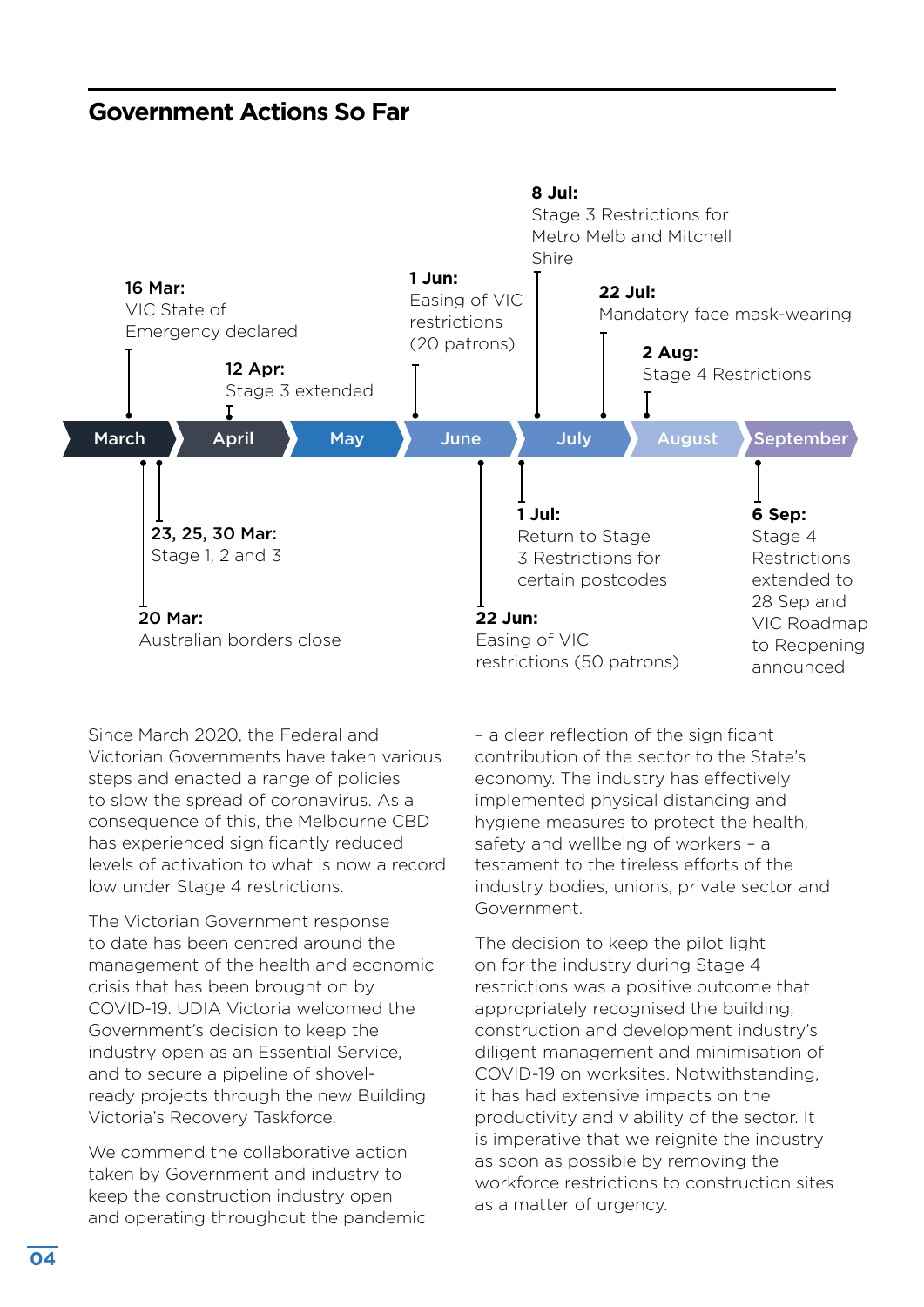# **Impact of Coronavirus** mpact of Coronavirus

#### **Impact of Coronavirus**

Prior to the COVID-19 pandemic, the City of Melbourne's economy was booming:



**\$104 billion in Gross Local Product – a record**



**Central city economy home to almost 500,000 jobs** 

| <b>JOBS</b> |  |
|-------------|--|
|             |  |
|             |  |

**The CBD alone supplying more than 240,000 jobs**



**Docklands home to more than 72,000 jobs** 

**52,000 international students live or study in central Melbourne, supporting our tertiary sector and stimulating our economy**

**1 million pedestrians on any given weekday**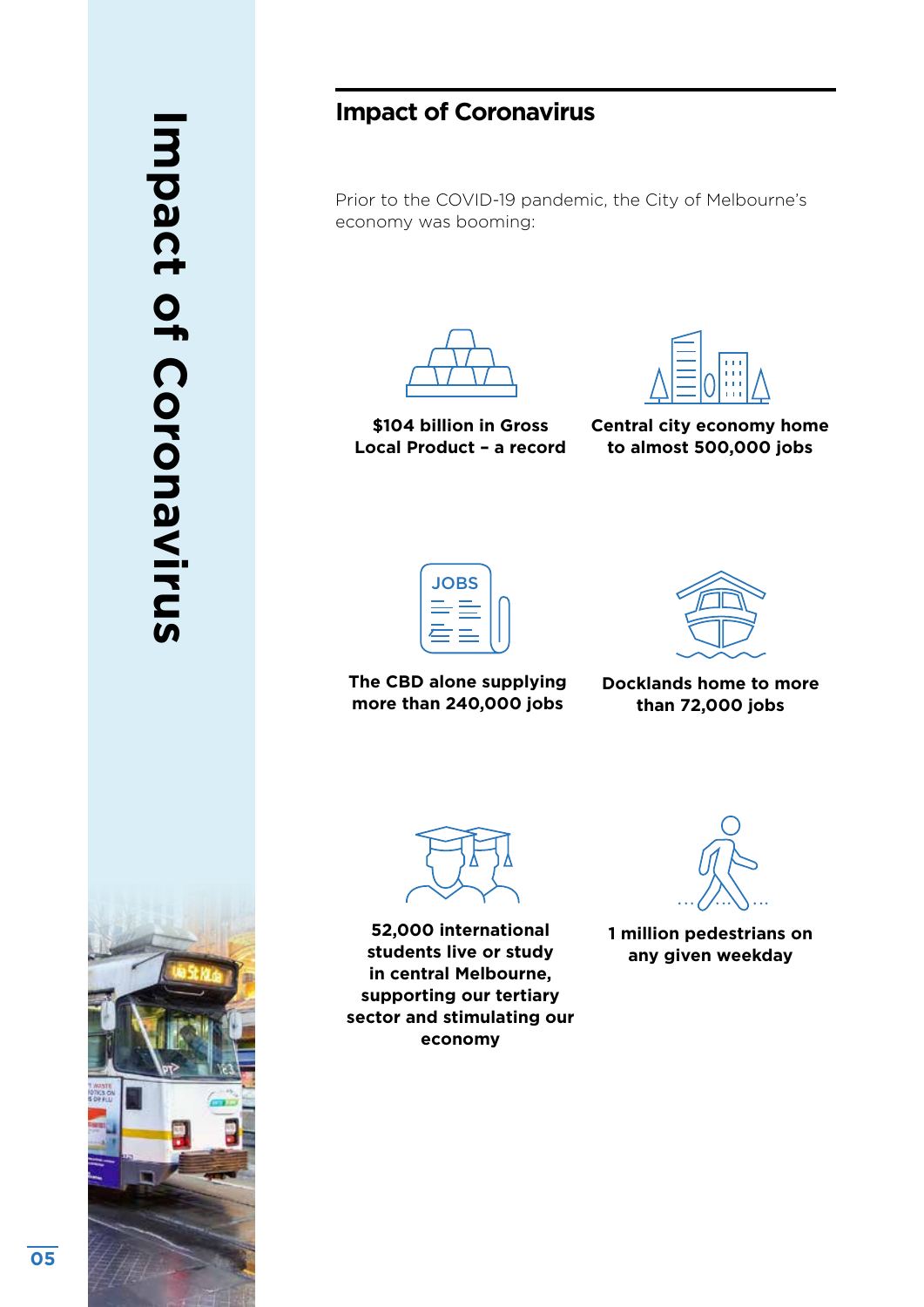#### **Impact of Coronavirus**

The coronavirus pandemic has decimated the local economy and activation of the Melbourne CBD, with the Melbourne economy predicted to suffer the single largest economic contraction of all Australian capital cities. The cumulative reduction to Gross Local Product in the City of Melbourne over the next five years could be up to \$110 billion lower than pre COVID-19 predictions.

#### **Workers**

From March onwards many office workers were encouraged or instructed to work from home, particularly big business, causing office occupancy to fall dramatically.

This coupled with the Government directive to Stay at Home and the introduction of Stage 4 restrictions has exacerbated the unprecendently low levels of office occupancy.

#### **Residents**

The Melbourne CBD has a higher proportion of intermittent visitors and non-perminent residents living in it than the rest of the State. As a consequence of international border closures, many city residents have not been able to return.

The CBD rental market is highly reliant on a migrant population (international students and temporary visa holders). Consequently, vacancy rates will remain high until some time after international borders reopen particularly as 2020-21 will see a hisoric high level of new residential apartment completions.

#### **Melbourne CBD**

#### **Students**

Many international students have been unable to return to study at Victorian universities after the summer break. A travel ban on foreign nationals travelling from China came into effect in early February 2020, with Australia closing its borders to all non-citizens and non-residents from 20 March.

Study has generally moved online for all students, reducing on campus populations to near zero.

#### **Visitors**

Government directives to Stay at Home and Stage 4 restrictions have eliminated metropolitan, domestic and international visitors' ability to visit Melbourne.

Australia's international borders have been closed to all non-citizens and non-residents from 20 March 2020, effectively eliminating the international visitor market. Interstate borders with Victoria have also been closed also eliminating the interstate visitor market.

The combined impact has been a massive reduction in visitation to Melbourne's CBD and central city areas.

Visitation to the Melbourne CBD has been brought to a standstill and the city's economy has been devastated by COVID-19. All key customer segments that would normally enliven our city have been dramatically impacted and reduced to a bare mininum. The Melbourne economy is predicted to suffer the single largest economic contraction of all Australian capital cities and the City of Melbourne expect daily visitation in 2020-21 to decrease to 64% of pre-COVID-19 figures.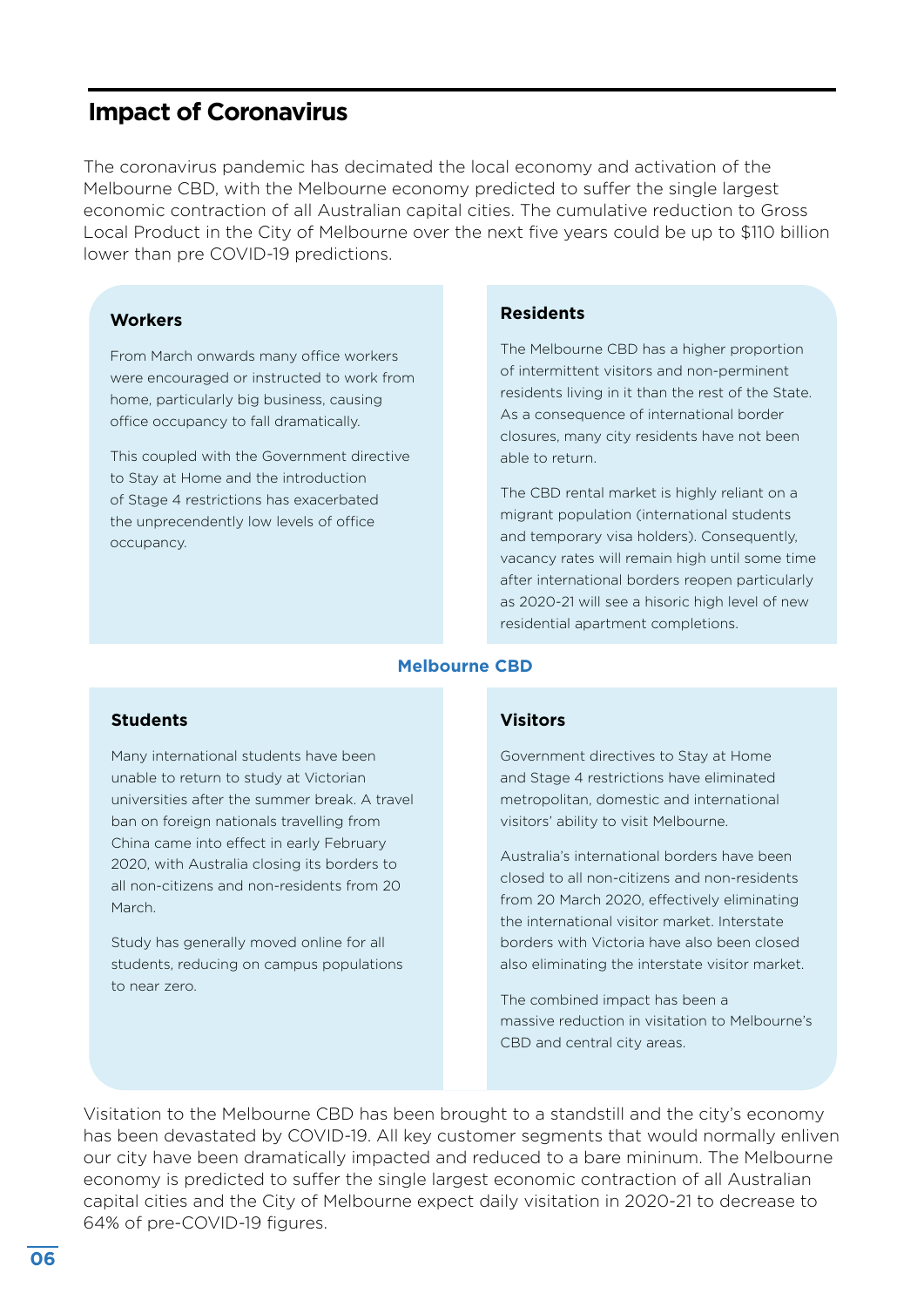#### **Impact of Coronavirus**



#### **Residents**

The city's residential population is highly reliant on a migrant population including international students and people on work visas. With our international and interstate borders closed, the vacancy rate in the Melbourne CBD is projected to have increased significantly to 10% in September 2020, from 2.8% in February 2020. That's one in every 10 homes in Melbourne's CBD sitting vacant as a result of the pandemic.



#### **Businesses**

Australian Bureau of Statistics (ABS) payroll jobs data shows that inner Melbourne had a 10.3% reduction in jobs from March to August – the worst affected area in Australia.

A City of Melbourne survey shows 7.5% of food businesses have closed permanently, with a further 8% considering closing.

City of Melbourne predictions estimate 31.7% of local businesses have applied for JobKeeper.



#### **Workers**

The City of Melbourne expect daily visitation of workers to decrease to 50% of pre-COVID-19 figures in 2020-21, and a projected loss of 15% of jobs in 2020.

The latest ABS Labour Force data shows that Victoria's unemployment rates increased to 7.1% in August, up from 6.8% in July. This is higher than the national average which was 6.8% in August.

Google Community Mobility Data shows that even before the second wave, Melburnians were more reluctant than residents in other Australian cities to return to their place of work (although this was due to the continuing encouragement of workers to work from home where possible).



#### **Students**

52,000 international students live or study in central Melbourne, supporting our tertiary sector and stimulating our economy. Many international students have not been unable to return to Victorian universities following border closures in March 2020.

ABS data shows that for every \$1 lost in university tuition fees, another \$1.15 is lost in the broader economy due to student spending.



#### **Visitors**

The ABS Overseas Travel Statistics which provides provisional statistics on international arrivals and departures, recorded a 99.1% decline in overseas arrivals to Australia in the month of July 2020 compared to the corresponding month of the previous year. The State's tourism expenditure is expected to drop by 72% by the end of December 2020.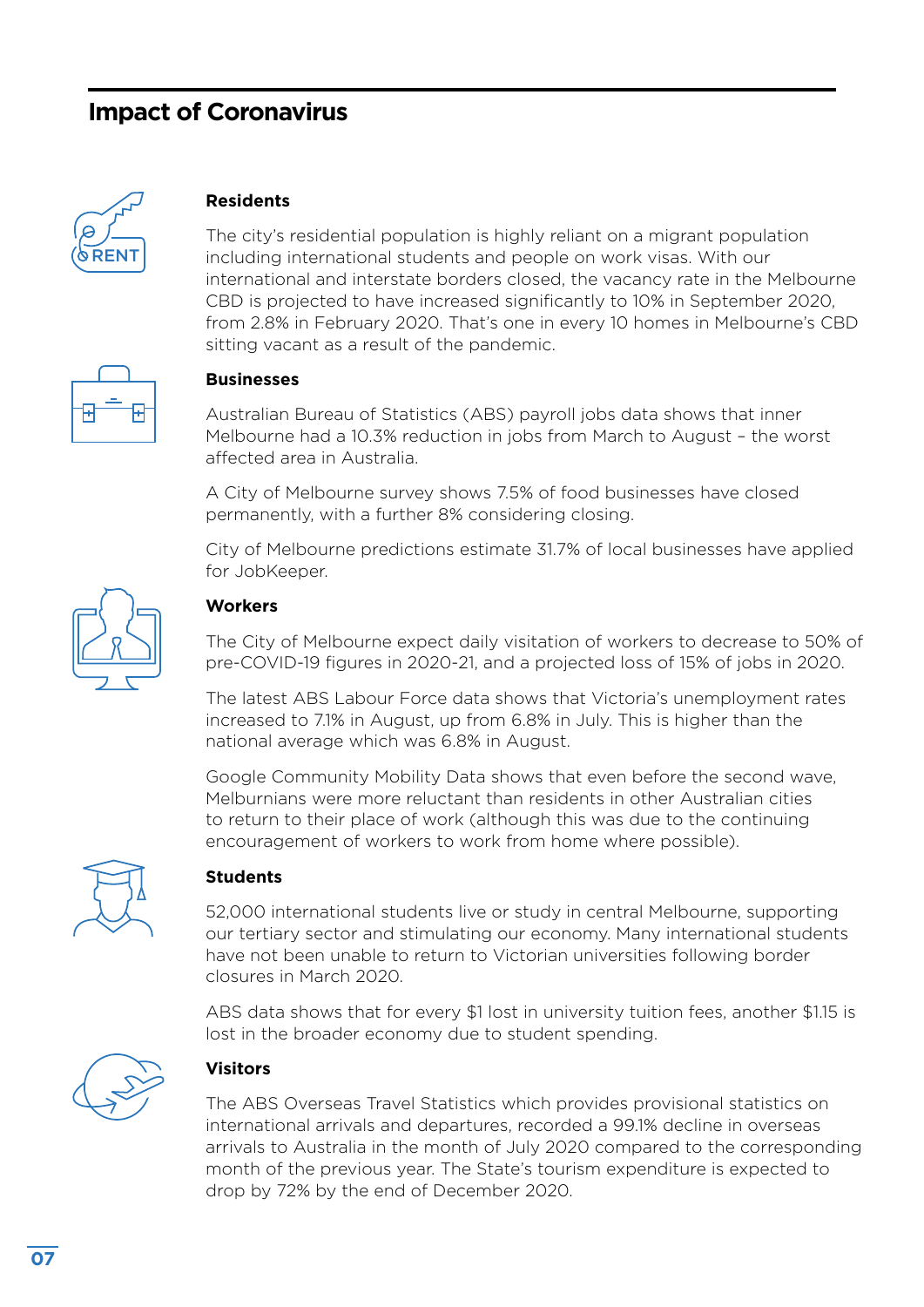## **Recommendations Recommendations**



#### **Recommendations**

The economic impact from job losses, reduced migration, tourism and consumer spending will be immense. The time for deliberate, bold, proactive and collaborative action is now and is urgent to ensure the continued contribution of Australia's second-largest economic cluster.

UDIA Victoria has developed six key recommendations for consideration by the Victorian Government and the City of Melbourne which we believe will support the recovery and revival of Melbourne's CBD and central city.

**1. Build confidence and trust**

**2. Initiatives to increase transport capacity and safety**



**3. Business to return to office-based working**



**4. Reinvent and leverage Melbourne's event calendar** 

**5. Reopen borders to support short- and longterm immigration**



**6. Supercharge built form opportunities** 

**08**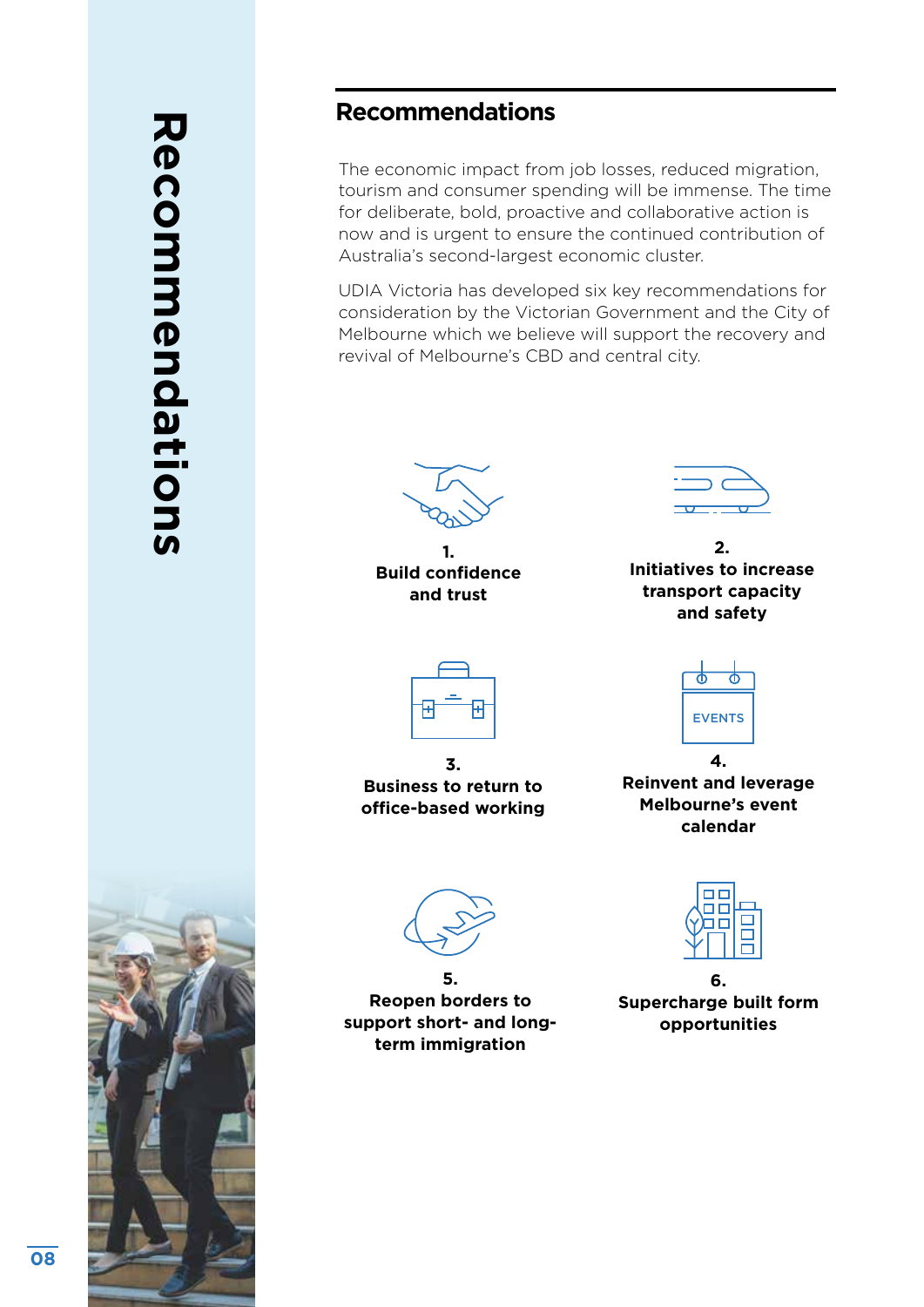#### **1. Build Confidence and Trust**

#### **To date, the Victorian Government has been focused on dealing with the coronavirus pandemic as a health crisis and the messaging has reflected this through the Stay at Home directives and Stage 4 restrictions.**

The health message must remain strong, but it is important that we channel efforts into planning for reopening, so that when it's safe to do so, the appropriate plans are in place for people to return to the city with confidence. It is vital this happens in the remaining period of 2020 in order to keep our city afloat and enable the best possible restoration of confidence and sentiment with the new year in 2021.

As restrictions ease and the Victorian economy is restarted, the Government must provide industry and community alike, with clarity, certainty and confidence in how we live with and manage the potential health and other impacts virus.

**1.1.** Put forward clear policies on how we manage life with the virus, rather than only planning for the highly ambitious task of total elimination. This must be a flexible approach that is continually reviewed to capitalise on any opportunity to reopen the economy and community to responsibly re-establish activity.

**1.2.** Adjust the public discourse and language to focus on how we will live with the virus, rather than eliminate it. This will be a deeply important factor for restoring overall public and community confidence and empowerment.

**1.3.** Proactively engage with industry bodies and relevant stakeholders, to develop a clear State Government plan on what the hurdle rates and health criteria are, and what 'open for business' should look like.

**1.4.** Apply a clear and consistent definition of 'hotspots' to ensure reliable benchmarking on the hurdles for reopening.

**1.5.** Collaborate with the City of Melbourne and private sector to understand the barriers to people coming to the city, and to break down those barriers through proactive initiatives and messaging.

**1.6.** Consider what lessons can be learnt from how cities around the world have encouraged people to come back to the city after major catastrophic events. For example, the Christchurch earthquake.

**1.7.** Implement a visible, proactive customer service program focused on keeping

Melburnians COVIDSafe through teams conducting temperature checks, sanitising surfaces, ensuring proper mask-wearing and conveying clear information.

**1.8.** Consider the implementation of 'COVIDSafe hubs' providing information and resources for people at key locations throughout the city. These hubs could issue COVIDSafe 'CBD day passes' where everyone is temperature-tested and provided with a CBD clearance for one day which will potentially enable easier contact-tracing and allow visitors to visit facilities more freely and support local businesses. In addition to hubs being in designated public areas across the CBD, office buildings or apartment buildings could fund their own COVIDSafe hubs which would evolve as testing regimes improve.

**1.9.** Explore technology initiatives that can help build trust and confidence in individual health and safety. There is opportunity for the City of Melbourne to communicate with people moving through the CBD via COVIDSafety alerts, updates and proactive communications, and look at technology solutions for 'COVIDSafe Hubs', akin to an airport check-in and checkout.

**1.10.** Introduce campaigns about how the Government is managing people's safety in and around our city; with clear and proactive messaging targeted at both individuals and businesses as well as to external audiences (interstate and international) given the recent impacts to Melbourne's reputation as one of the world's most liveable cities.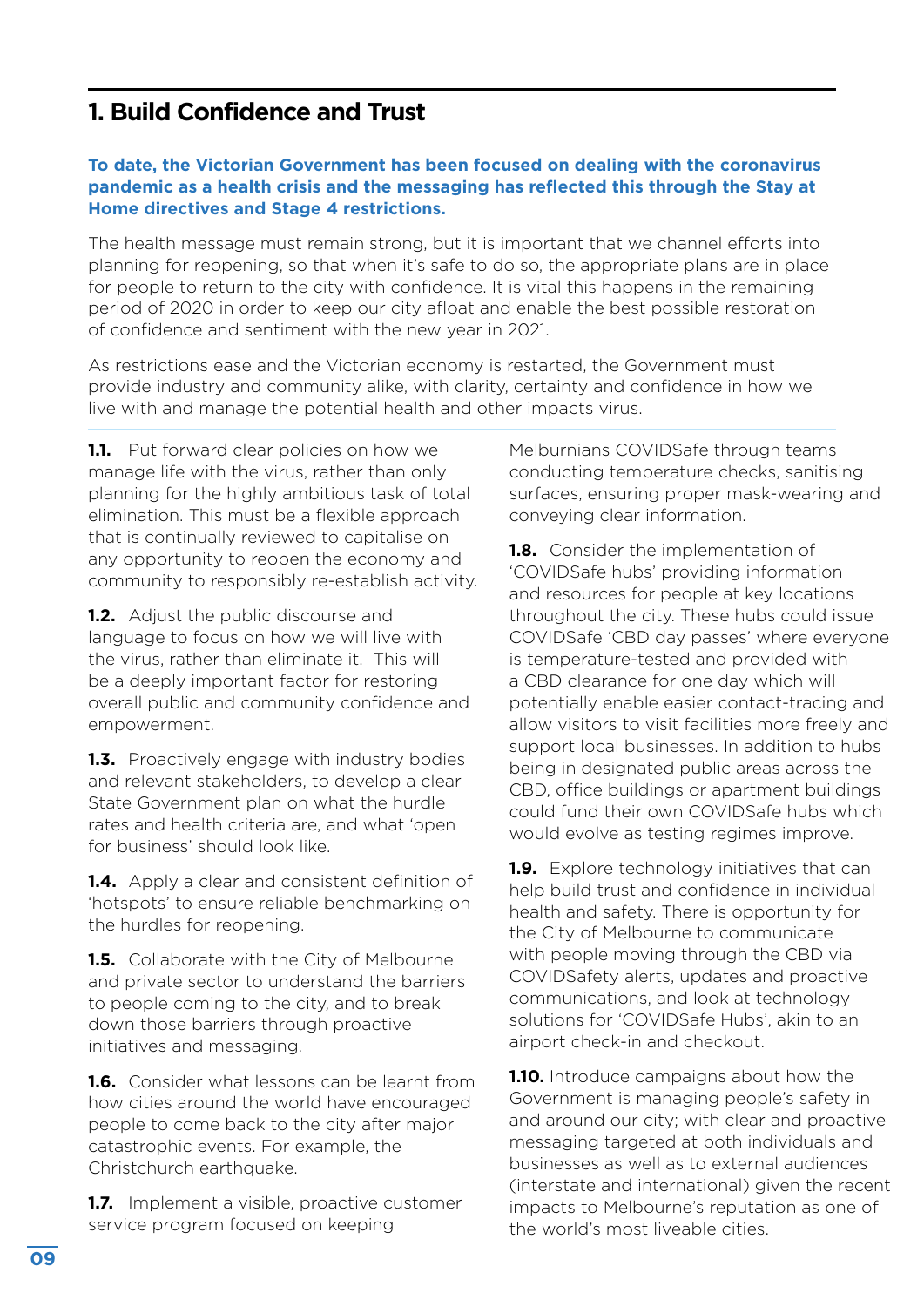#### **2. Initiatives to Increase Transport Capacity and Safety**

#### **Public transport safety remains one of the biggest concerns for employees returning to the office.**

A survey conducted by the Australian Bureau of Statistics in late May indicated that 86.3% of Australian workers were somewhat uncomfortable or uncomfortable using public transport in light of the COVID-19 pandemic. Addressing issues relating to public transport and public comfort through increased mobility solutions and positive messaging, is a fundamental requirement to removing this barrier to people coming into the city.

A whole-of-network approach to public transport must be adopted that explores opportunities to increase the capacity and safety of public, active and vehicular transport networks alike. The speed of implementation will be paramount. There is a key window of opportunity to prioritise transport initiatives in the immediate term while the CBD is reawakening.

#### **Public Transport:**

**2.1.** Mobilise roving cleaning teams and frequent mass-cleaning of public transport rolling stock and station / stop facilities.

**2.2.** Introduce mandatory mask-wearing and glove-wearing on public transport.

**2.3.** Implement changes to the public transport system to support physical distancing. For example, change how platforms work to disperse passenger queuing, on/off doors to separate people and improve efficiency, and remove seats from carriages.

**2.4.** Prioritise public transport over cars on certain roads.

**2.5.** Increase the frequency of public transport services, even out scheduling and use the capacity of the network to align with optimised timetabling. For example, services running every 10 minutes throughout the day.

**2.6.** Stagger the peak and incentivise usage at off-peak times to minimise the number of people on the network at any one time.

**2.7.** Public and private sector to work in partnership to align public transport scheduling and the overarching network solution with business working arrangements. For example, businesses could consider two 'shifts' in the working day to facilitate the staggered use of public transport.

**2.8.** Leverage technology and digital platforms to improve the capacity and safety of public transport in more interactive ways. For example, consider real-time mapping systems which better signal COVID safe densities on carriages.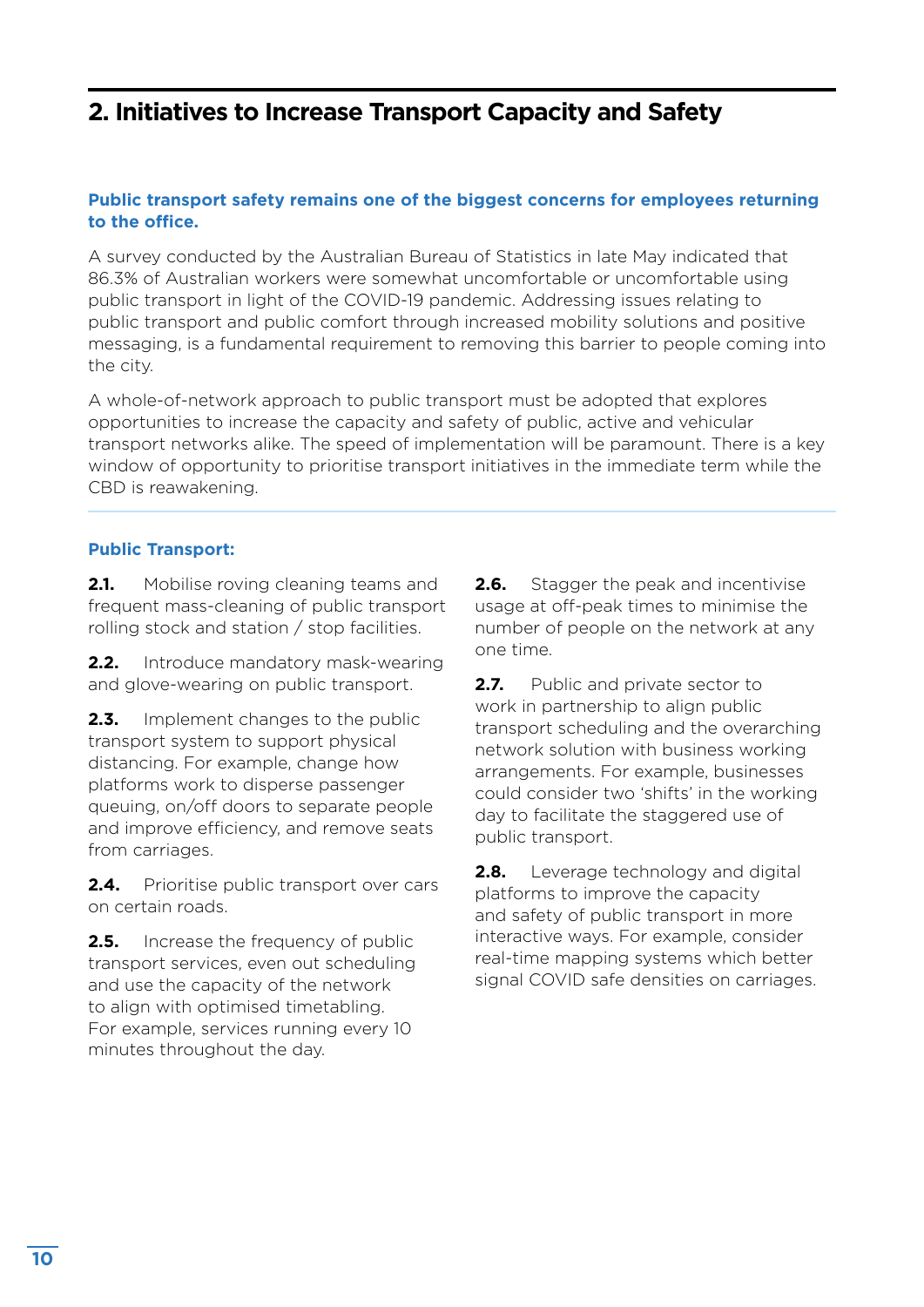#### **Initiatives to Increase Transport Capacity and Safety**

#### **Active Transport:**

**2.9.** Urgently increase the capacity of the active transport network.

**2.10.** Consider the temporary removal of carpark/car lanes to make way for more pedestrians and cyclists in the immediate term. Consider greening up a cycle and pedestrian loop around the CBD.

**2.11.** Leverage Melbourne's pool of creative talent to make active transport routes more dynamic, interesting, fulfilling and create a point of difference in peoples' commute to and from work.

**2.12.** Businesses and landlords to support the increased capacity of the active transport network through good management of End of Trip facilities from a hygiene and safety perspective.

**2.13.** Establish a network of 'Park and Ride' or 'Park and Walk' infrastructure for the "last mile" to support active transport options for residents from outer suburbs commuting to the CBD. Locations could include potential spare carparking capacity at Yarra Park, Docklands, Federation Square, Royal Park and the Queen Victoria Market.

**2.14.** Prioritise residents on the periphery of the CBD grid (within say 10km) coming back into the CBD in the first instance via active transport networks to ensure greater COVID safe capacity on the public transport network.

#### **Private Vehicles:**

**2.15.** Anticipate and cater for a shortterm increase in private vehicle usage through a pause on car parking levies and free parking hubs for a period of 12 months.

**2.16.** Facilitate greater uptake of electric vehicles (cars, scooters and bikes) through subsides and loosening of certain regulations.

#### **Medium to long-term:**

**2.17.** Support the ongoing pedestrianisation of CBD streets by reclaiming car lanes, widening footpaths and extending periods for car-free zones.

**2.18**. Introduce mini electric buses to support the broader public transport network at a more localised level.

**2.19.** Businesses and landlords to support the increased uptake of active transportation by expanding End of Trip facilities, where possible.

**2.20.** Supercharge transport infrastructure in areas 20-30km from the CBD to support the hub and spoke model some businesses may shift to.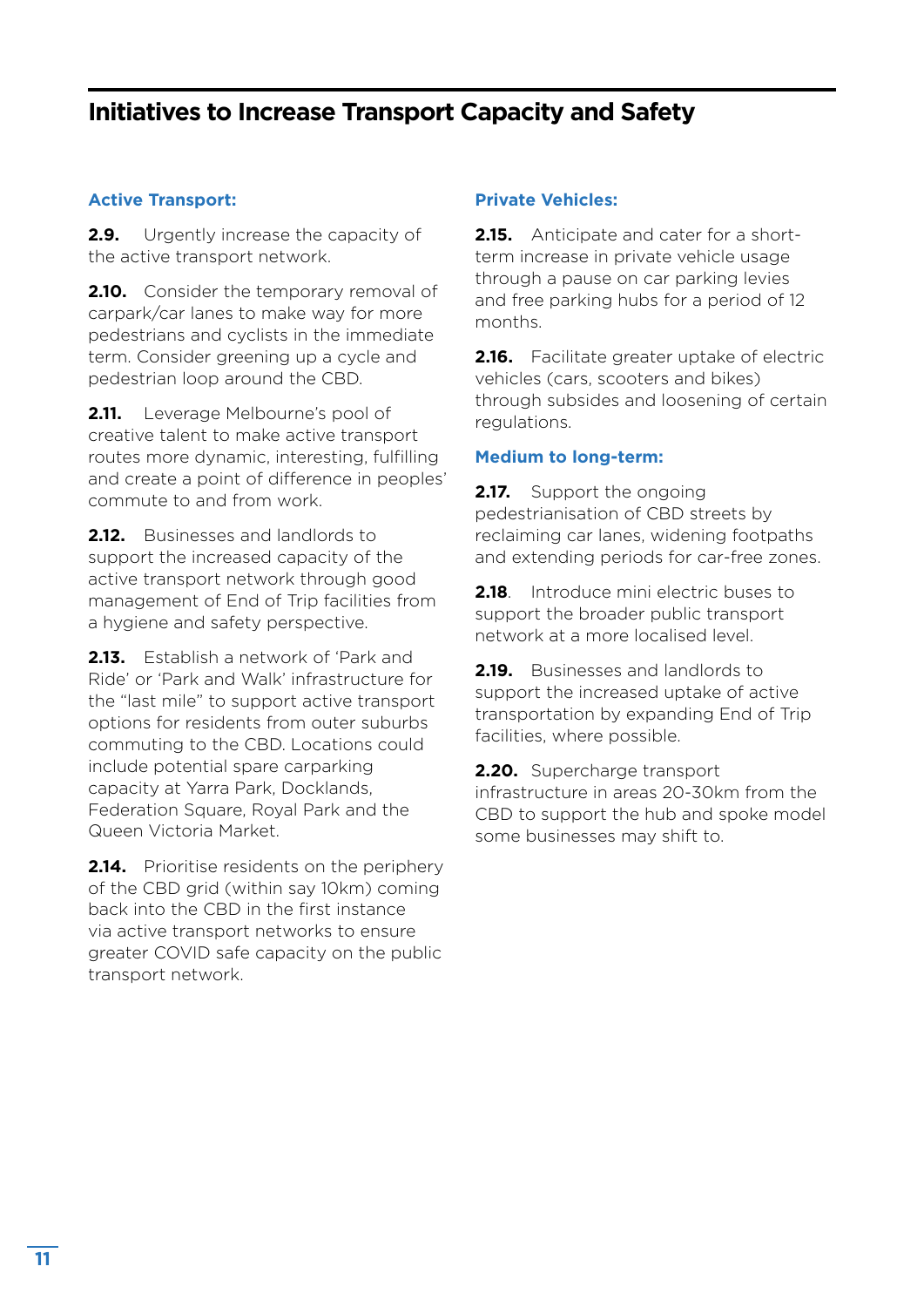#### **3. Business to Return to Office-Based Working**

**In March 2020, many businesses responded to the global unrest about the coronavirus and increasing cases in Australia by shifting to working from home arrangements. This is particularly the case for big business who, for the most part, have continued to encourage or mandate employees work from home in accordance with State Government directions.** 

Concerns around public transport and how to safely manage workers in shared workplaces and building facilities will be the primary risk factors holding many businesses back from returning to the office. The return to office-based working for the majority of big business is now not on the cards for 2020. Many employers are taking a phased approach to ensure worker safety and wellbeing can be better managed and maintained.

Anecdotally, many workers are eager to return to the office but may not feel comfortable commuting to the office on public transport. It follows that the return to office-based working must be supported by proactive and immediate action to increase capacity and safety of the whole transport network.

Whilst the pandemic has demonstrated companies' ability to work from home, the requirement of the office for collaboration, learning, socialisation, innovation and productivity will persist. The office environment is a fundamental requirement in the creation of organisational culture, albeit a culture that may prioritise flexible working arrangements more than it ever has going forward. Ultimately, each business will need to establish what greater flexibility looks like for their organisation.

Increased flexible working arrangements will have flow on effects to other systems such as transport, education and childcare as well as CBD-based service businesses that require footfall to support viability. Therefore, there will need to be more flexibility built into these systems to support increased flexibility in working arrangements.

**3.1.** Reinforce a message to businesses to appropriately follow government directives in relation to employee working arrangements as restrictions start to ease.

**3.2.** With clear government policies in place on how we manage to live with the virus rather than eliminate it, businesses need to plan their return to the office. Big business must take a leadership role in responsibly bringing their workers back to office-based working at the appropriate time. A commitment from business leaders and CEOs to be proactive in this effort will greatly assist the revitalisation of Melbourne's CBD when the time is right.

**3.3.** Detail how the workplace and the built environment will adapt to safely operate in business return-to-work plans to foster a sense of confidence amongst workers. This includes consideration for how lifting and shared facilities will be managed to smooth out peak usage. The building, construction and development industry's Worksite Guidelines are a good example of how workplace practices and measure can be put in place to successfully facilitate businesses to continue operating.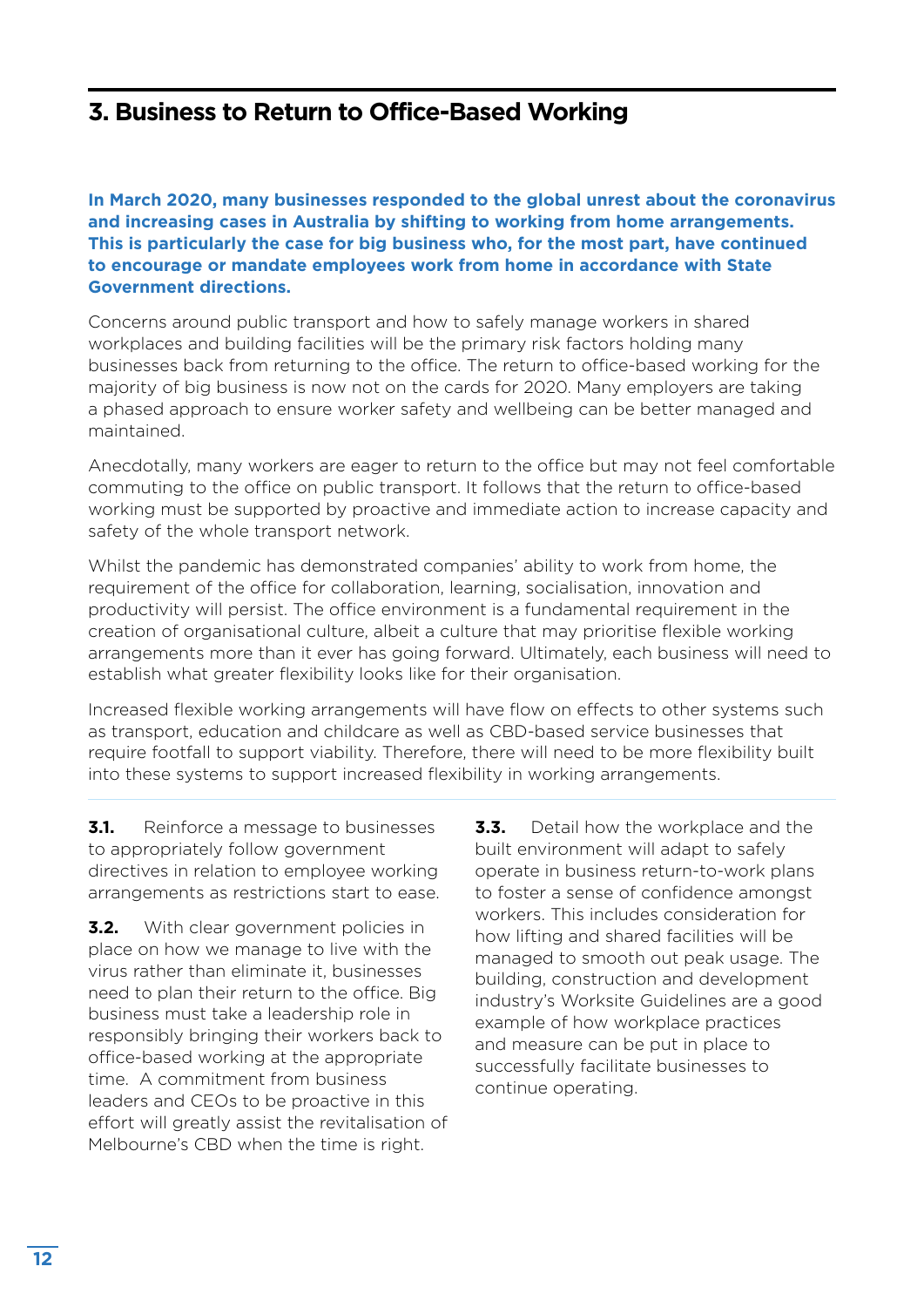#### **Business to Return to Office-Based Working**

**3.4.** Encourage businesses to share their return to office-based working plans with the State Government and the City of Melbourne, and work collaboratively to prepare for the return to the CBD so that best-practice approaches can be shared and implemented more broadly and more quickly.

**3.5.** Introduce a proactive

communications campaigns specifically addressing the return to Melbourne's CBD and central city – what is being done; what might be different; how it will look/ work; and what benefit it will have; so as to alleviate workers' perceptions of risk to their personal wellbeing.

**3.6.** Support business return to office plans and flexible working arrangements, through extensive investment and effective management of the public transport system.

**3.7.** Review school times and subsidise before and after school care programs, to bolster individuals' opportunity to adopt more flexible working arrangements.

**3.8.** Implement educational and knowledge sharing initiatives that address how cultural and structural changes to the workforce can be managed and capitalised. This may include the reprogramming of offices, splitting the workforce into teams, and splitting days in office and at home.

**3.9.** Consider how we can elevate the office-based working experience to encourage people to come to the city. There is opportunity to tap into Melbourne's events calendar and for landlords or businesses to explore what activities or events can support the return to office-based working.

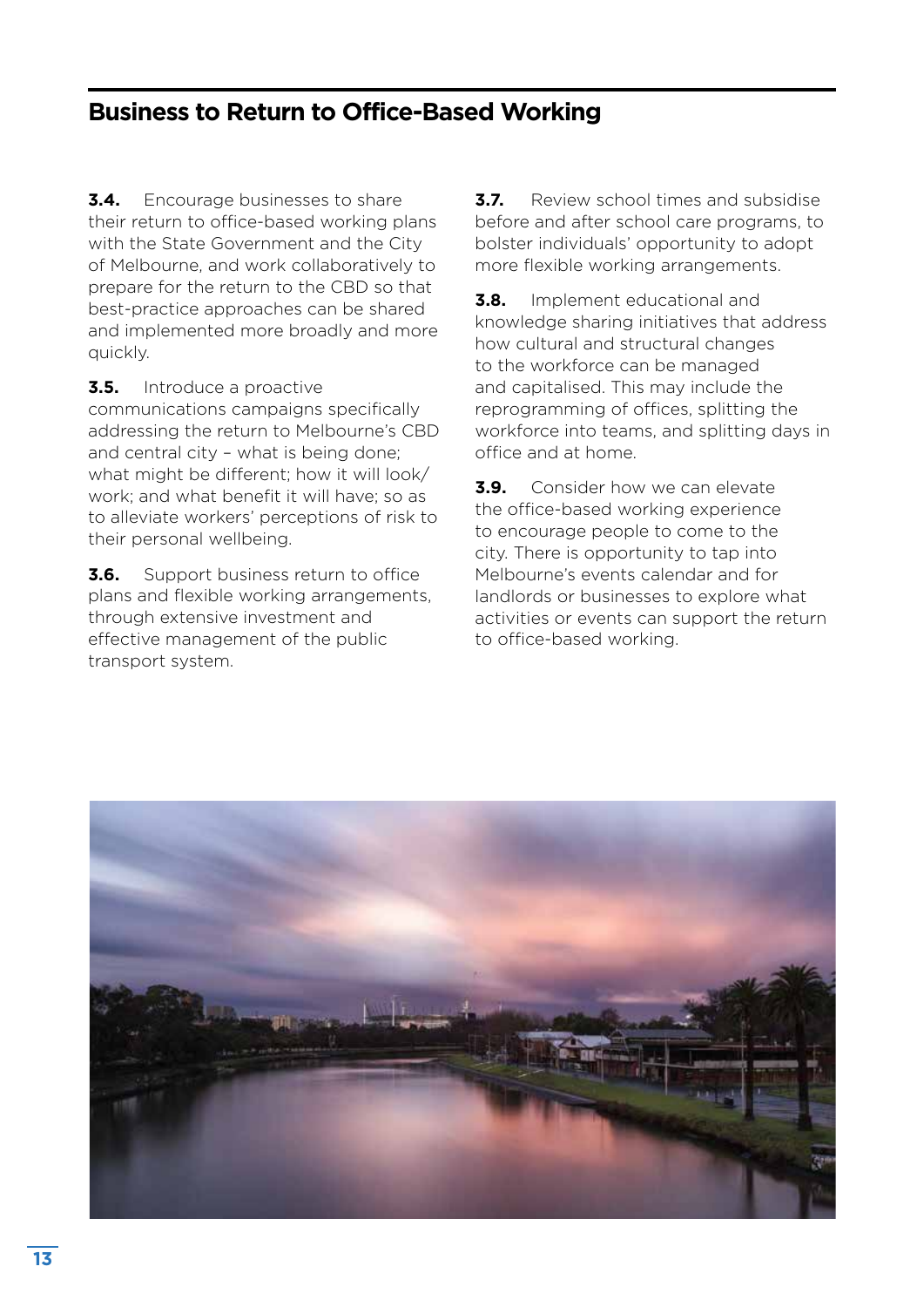#### **4. Reopen Borders to Support Short- and Long-Term Immigration**

#### **One of the cornerstones of the Victorian economy is immigration. With Australian and Victorian borders having been closed to international and domestic migration for a prolonged period, and population growth from migration effectively paused, the economic impact will be immense.**

A key driver of Melbourne's return to an activated city will involve reopening borders to facilitate the return of our student and visitor populations to aid economic recovery. It will be important that we stimulate not only local demand but also proactively encourage interstate visitation and migration to Victoria.

The importance of timing for the reopening of borders cannot be overstated. In order to keep our city afloat, it will be critical to capitalise on the Christmas trading period and spring/summer peak season to help businesses survive and stimulate our economy.

The education industry is a fundamental part of Melbourne's success and brand, with students being crucial to the vibrancy of our CBD. Immediate action is required to explore how we can support the return of international students ahead of the 2021 Semester 1 intake. Otherwise, we will be left waiting until mid 2021 or 2022 before we may see the return of international students in substantial numbers. This would be catastrophic to not only the education sector but also the Melbourne economy which has become structurally aligned to activity in this industry.

**4.1.** Proactively advocate for the responsible and appropriate reopening of Australian borders by the Federal Government.

**4.2.** Work with State Governments to support the reopening of interstate borders to interstate migration and domestic travel.

**4.3.** When appropriate, actively promote and accelerate marketing to all Australians and the world that Victoria is 'back open for business'. The messaging must be unwavering in its promotion of Victoria to attract domestic population growth, international students, tourists and investment to Victoria.

**4.4.** Leverage Australia's comparative advantage in safety, exemplified in the management of the coronavirus pandemic, and Victoria's lifestyle opportunity to reinforce Melbourne's position as one of the most liveable cities and a global centre for immigration, tourism and investment.

**4.5.** Promote Melbourne as the "Education Capital" of Australia.

**4.6.** As a priority, Victoria's Government and institutions must petition to reopen international borders to international students. Policy must have consideration for how valid health concerns can be effectively managed. For example, subsidise quarantine in hotels or student accommodation.

**4.7.** Consider the opportunity to encourage ex-patriot Australians to return home as an interim source of migration.

**4.8.** Better support and encourage nonpermanent residents currently in Victoria (or Australia) to remain or migrate to Victoria so as to reduce the outflow of residents and economic impacts to the local economy

**4.9.** As the quality and online course offering increases, support initiatives that drive face-to-face learning. There is an opportunity for businesses and universities to work together to offer a unique proposition – industry experience and collaborative research – that cannot be replicated online.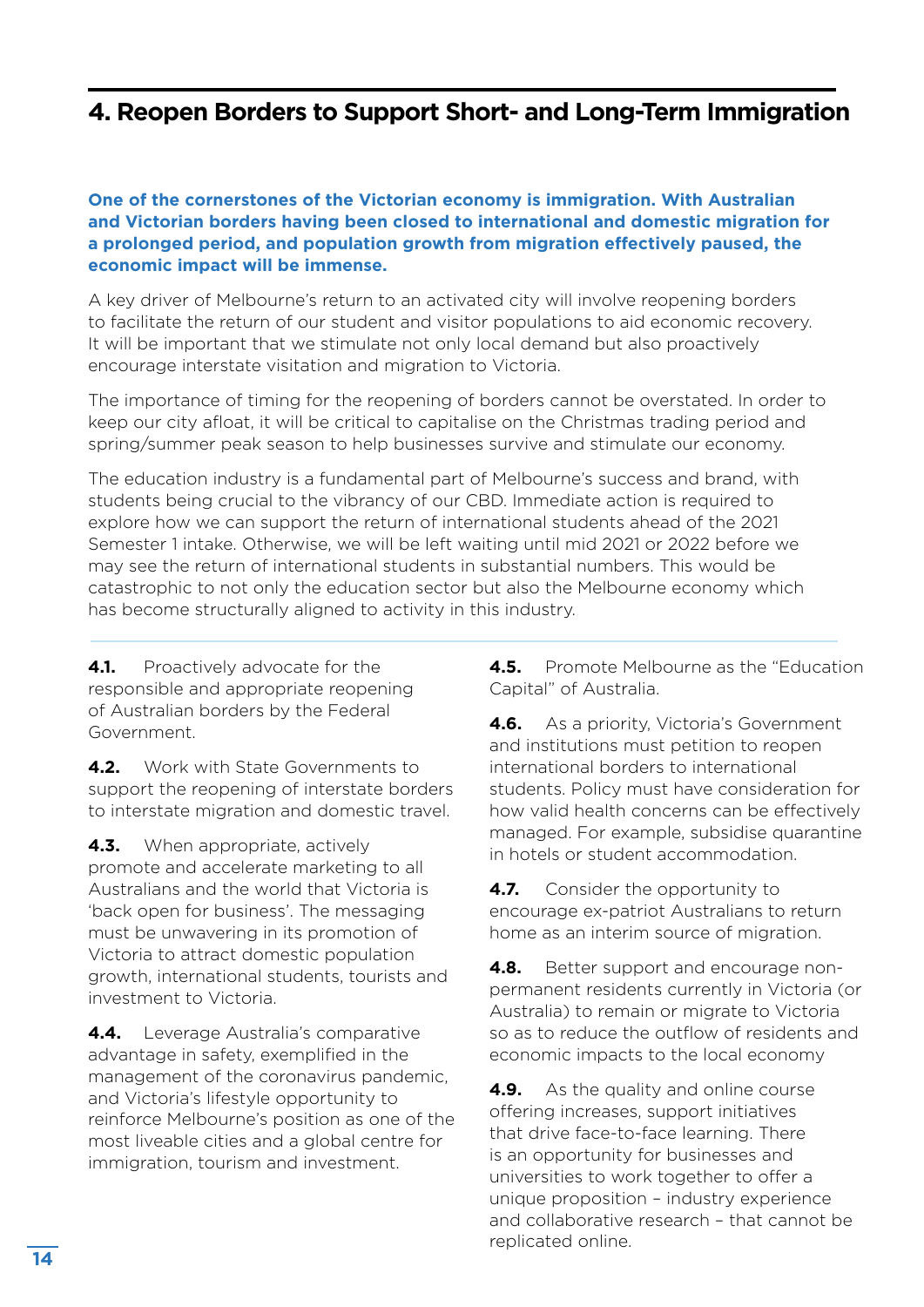#### **5. Reinvent and Leverage Melbourne's Event Calendar**

#### **Melbourne's event calendar is engrained in the identity and fabric of our city. As restrictions ease, there will undoubtedly be a strong desire from Melburnians to gather once more and collectively experience both the simple pleasures and largescale events that are at the core of our city's identity.**

Events will be a critical part of the city's reactivation, but a new model will be required to adapt to dispersed population density requirements. Equally, there is significant opportunity to creatively add to our events calendar in order to support local talent and to drive more dispersed foot traffic and activity in the short-term.

As restrictions on gatherings are lifted and interstate borders reopen, there is the potential for a domestic-led recovery through the gradual resumption of domestic travel. All Australian states will be poised to accelerate marketing opportunities to secure market share of the tourism economy. The fight for the domestic tourist dollar will be fierce and Victoria must position itself for success as the 'Events Capital' of Australia.

Immediate action is required to capitalise on the Christmas trading period and spring/ summer peak season in order to keep businesses and our economy alive.

**5.1.** Review the events calendar for the coming 12 months to address how events can be re-engineered and tailored to address dispersed population density requirements.

**5.2.** Through creative and lateral thinking, add new events to the calendar in the short-term with a focus on driving foot traffic in the Melbourne CBD and accommodating dispersed activity. For example, city-wide treasure hunts or cycle challenges. Consider opportunities to integrate with businesses and retailers to support their survival.

**5.3.** Identify experiences that are unique to the Melbourne CBD and cannot be experienced in the suburbs, to successfully encourage people to come in to the city to experience those new events.

**5.4.** Prioritise outdoor and street level activation with proactive and relaxed licensing in smaller streets (such as Flinders Lane, Little Collins Street, Little Bourke Street and Degraves Street) to allow venues to operate in a dispersed and managed way in the open air for the spring/summer seasons.

**5.5.** Ensure participation from leaders in events to foster a sense of trust and confidence amongst Melburnians.

**5.6.** Consider the role Melbourne's event calendar can play in elevating and supporting the return to office-based working, as a reason for people to come to the city.

**5.7.** Implement proactive campaigns for building owners to activate the street space/public realm in and around their buildings to generate more foot traffic and activation.

**5.8.** Leverage the Melbourne events and arts culture to make active transport routes more dynamic and create a point of difference in peoples' commute to work.

**5.9.** Support arts and cultural businesses with an indoor focus, such as museums and galleries, to spread demand across the day to optimise revenues while still meeting social distancing requirements.

**5.10.** Support the safe return of professional sports, when appropriate, through mass COVID-19 testing and hotel quarantining.

**5.11.** Invest in a national tourism campaign focussed around unique Melbourne events, to attract a greater portion of domestic tourism as state and territory borders reopen.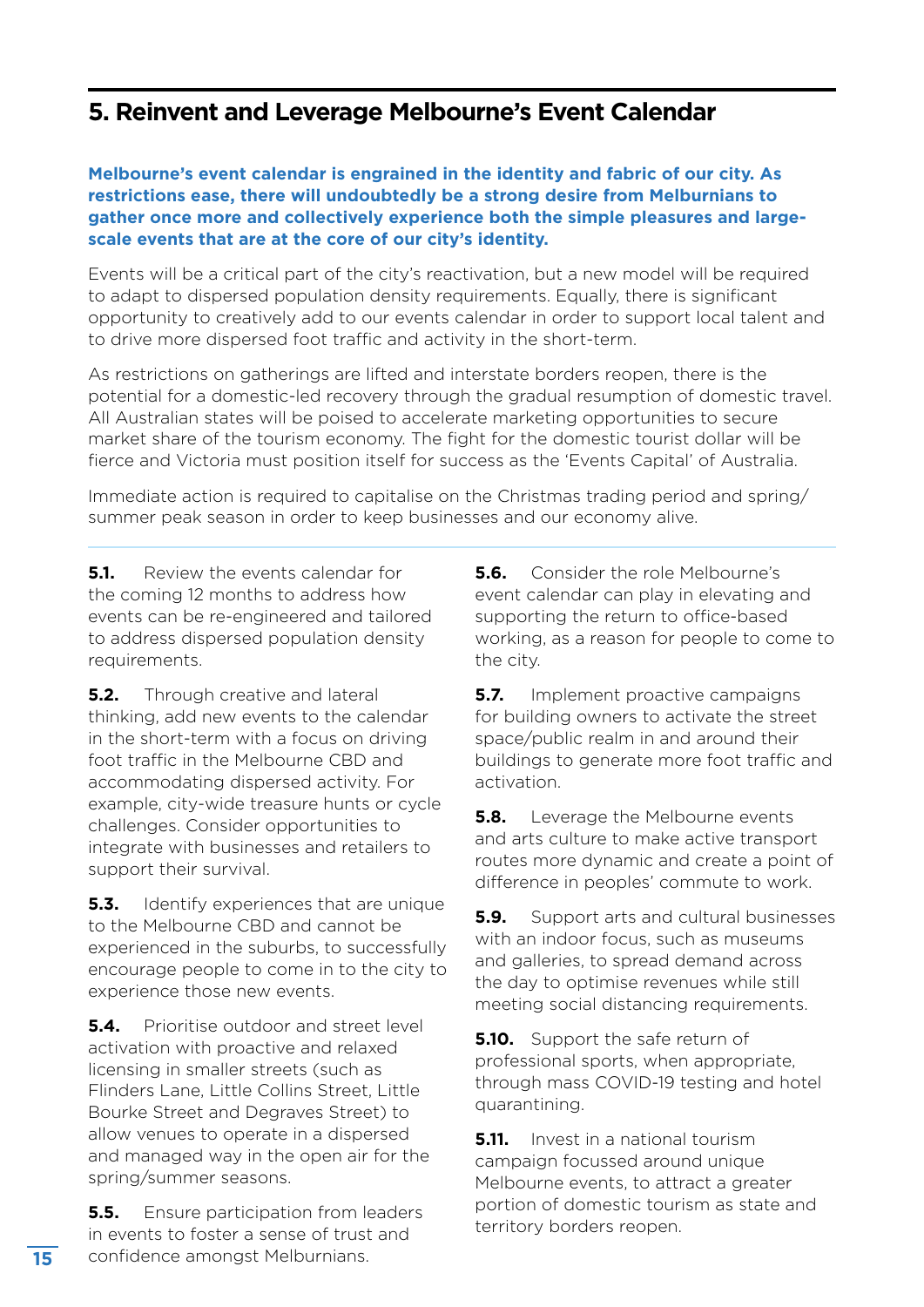#### **6. Supercharge Built Form Opportunities**

**As we emerge from restrictions and look to reawaken the economy, the Victorian Government must provide the industry and community with much needed confidence that there is a solid pipeline of building, construction and development projects that will set the State up for long term revival.** 

This will be reliant on activating a pipeline of genuinely shovel-ready projects, fasttracking planning processes, alleviating planning constraints, and investing in capital works and major infrastructure projects to get people back to work and turbo-charge productivity.

**6.1.** Proactively identify and activate transitional uses while the city adapts to the impacts brought about by the COVID-19 pandemic.

**6.2.** Prioritise funding for 'microprojects' that can be implemented in the short-term to balance the heavy lifting of major infrastructure investment.

**6.3.** Actively consider investment in local infrastructure and local facilities.

**6.4.** Remove planning constraints on development in the city under C270 and Better Apartment Design Guidelines to supercharge the development capacity of the residential sector.

**6.5.** Consider the temporary and targeted re-introduction of off-the-plan tax incentives (and removal of other cooling measures introduced in mid 2010s) for new residential projects to restore market and industry confidence in central Melbourne's residential market and to stimulate economic recovery.

#### **Medium to long-term:**

**6.6.** Unlock Melbourne's potential competitive advantage by proactively pursuing built form development opportunities to position Melbourne as the 'Project Capital' of Australia.

**6.7.** Prioritise key opportunities, including urban renewal precincts, affordable housing, Build-to-Rent and derelict sites in the CBD. Direct government incentives and funding to greater advantage by prioritising social infrastructure.

**6.8.** Support and stimulate investment to Victoria with a reopening campaign that Victoria is 'back open for business'.

**6.9.** Proactively support Melbourne's urban regeneration precincts through proactive and aligned planning and regulation to attract global capital.

**6.10.** Consider the development of a central 'education and entertainment district' to directly cater to and attract international students.

**6.11.** Explore what adaptive reuse opportunities exist to convert or repurpose existing city infrastructure and buildings. Landlords to consider opportunities to retrofit buildings to adapt to changes that have been fast-tracked or brought about by the coronavirus. For example, vacant C and D-grade office space could be converted to student accommodation or affordable housing.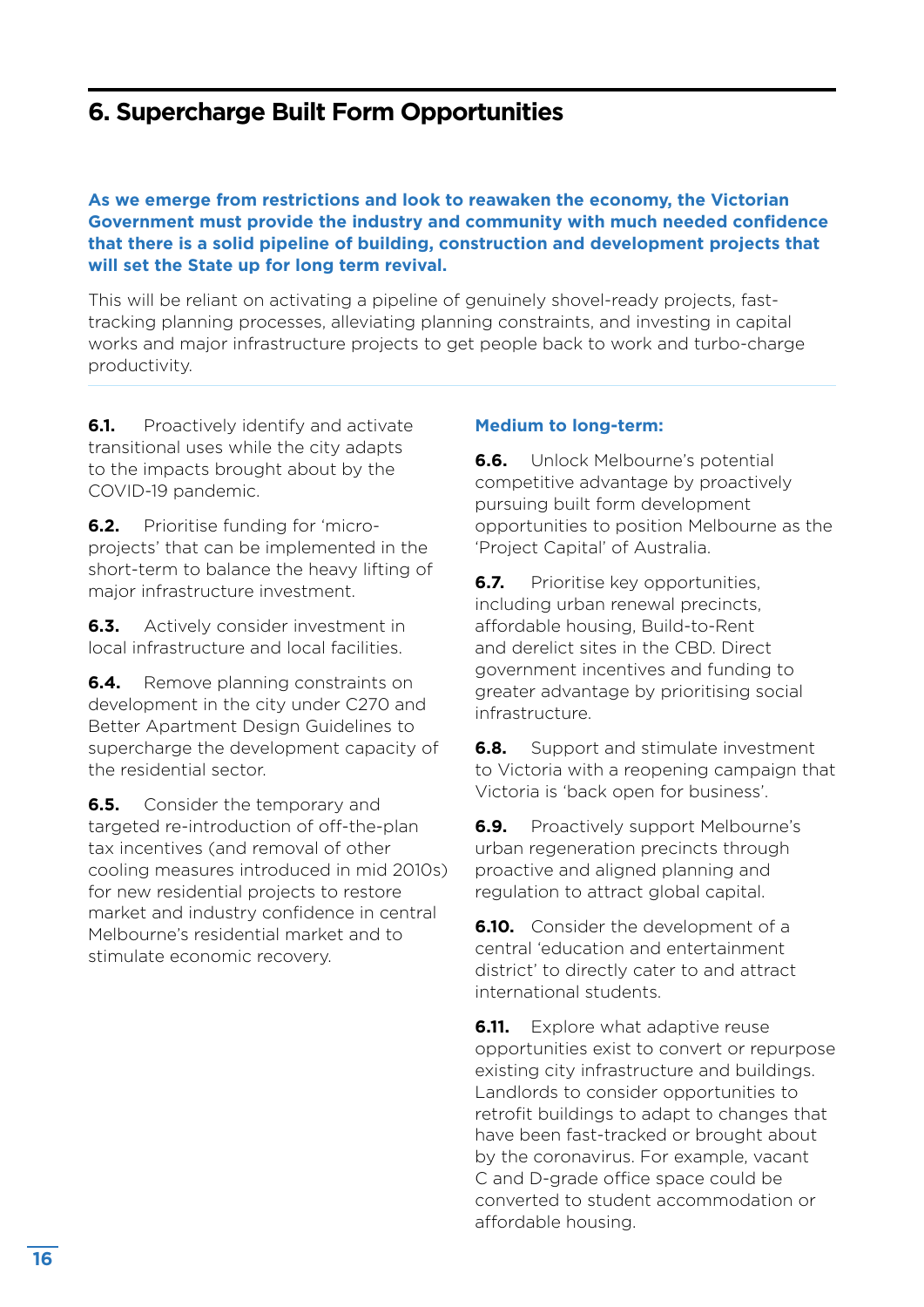#### **Reviving Melbourne's CBD and central city to secure Victoria's recovery**

**Now is the time to plan for the future of Melbourne's CBD and central city, to ensure there are robust plans in place to support the reactivation our great city, and to set us up for success as we recover from the devastating impacts of COVID-19.** 

**The urban development industry will play a key role in the recovery of the city and is ready and willing to collaboratively deliver the activation and economic activity our city needs.**

**UDIA Victoria welcomes the opportunity to provide this thought leadership piece on behalf of our broad and diverse membership. We thank our deeply committed and passionate members for their involvement and engagement in UDIA Victoria's advocacy to the Commonwealth Government, the Victorian Government and the City of Melbourne.** 

**We are stronger together.** 

#### **Acknowledgements**

**Thank you to the UDIA Victoria Board and Policy Committees for their ongoing support and participation.** 

| <b>Board</b>                                  | President: Ashley Williams, Evolve |
|-----------------------------------------------|------------------------------------|
| <b>Tax and Finance Committee</b>              | Chair: Richard Brice, EY           |
| <b>Planning Committee</b>                     | Chair: John Cicero, Best Hooper    |
| <b>Urban Renewal and Built Form Committee</b> | Chair: Andrew Fortey, PDS Group    |

A special thanks to Emily Graham, Assistant Development Manager, Urban Regeneration, Lendlease, for her tireless efforts and innovative approach to working with UDIA VIctoria's key members to develop this vision.